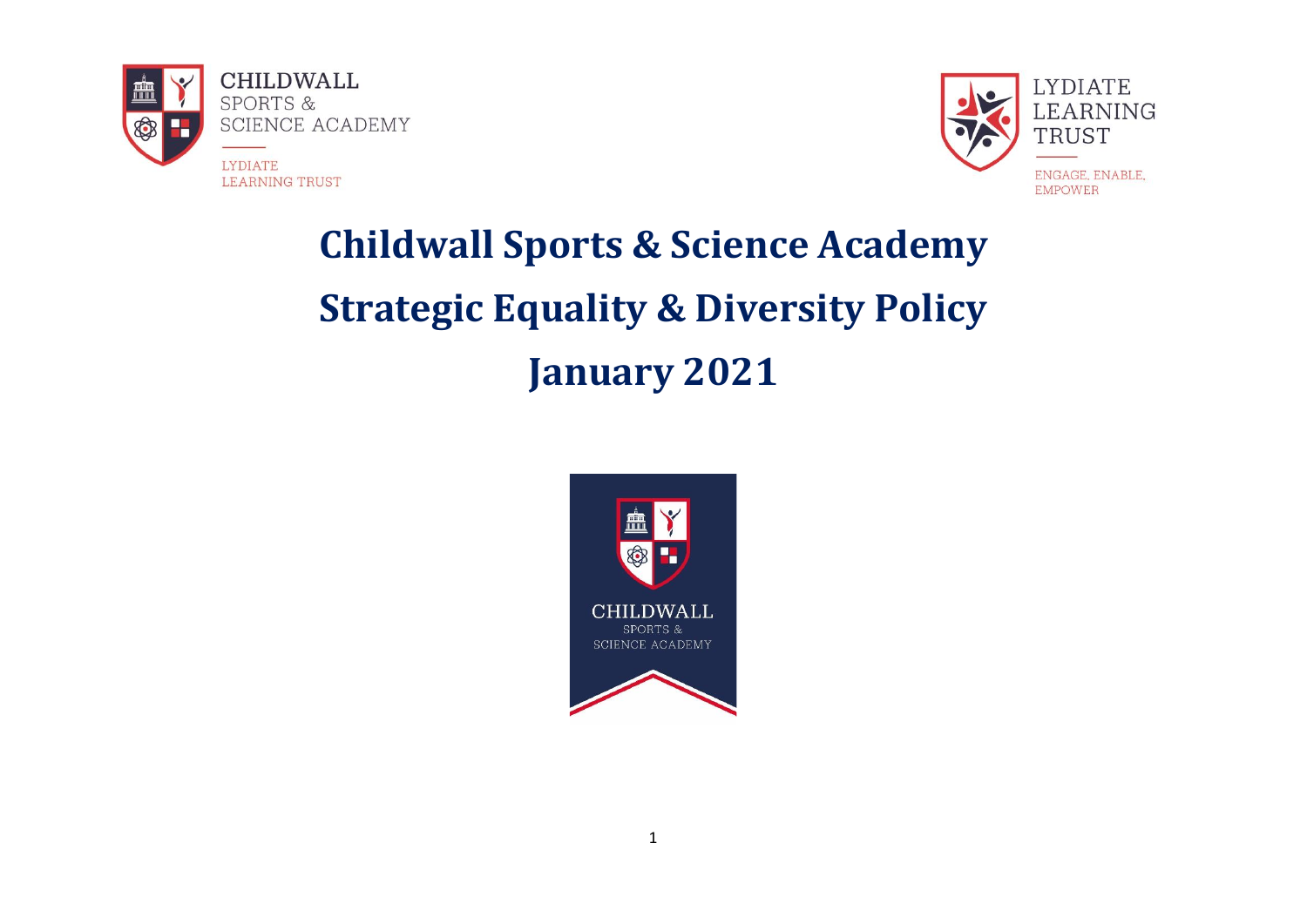



# **Our Purpose**

The Equality Act 2010 replaced all previous equality legislation such as the Race Relations Act, Disability Discrimination Act and Sex Discrimination Act. At Wade Deacon High School, we wish to create and maintain a trusting, secure and happy environmentwhere everyone can workasequals.Allmembersoftheschool communityhave responsibilities topromote equality of opportunity, experience and treatment, and to challenge stereotypes. Our school communityconsistsofadiverse rangeofpeople–employees,visitors,studentsandparents. Weneedtocelebrateourdifferences,byunderstandingthemand enjoyingthediversitythis brings.

# **School Aims**

At Childwall Sports & Science Academy we want to foster mutual tolerance and our aim is for everyone to feel welcome and valued withintheschool community.Wewilldothisbyactivelypromotingequalopportunitiesand not discriminating either directly or indirectly against anyone onthe grounds of colour, race, nationality, disability, beliefs, sexual orientation or gender identity.

The school will ensure that:

- All students have opportunities to achieve their potential.
- Expectationsofall studentsarehighandwefulfilour'Childwall Charter'.
- All students have access to and can make full use of, the school's facilities and resources.
- It reflects the community it serves and responds to its needs.
- All students are prepared for life in a diverse and multi-ethnic society.
- Allstudentsunderstandthemeaningofprejudice,howdiscriminationoccursandhow to take a stand againstthese.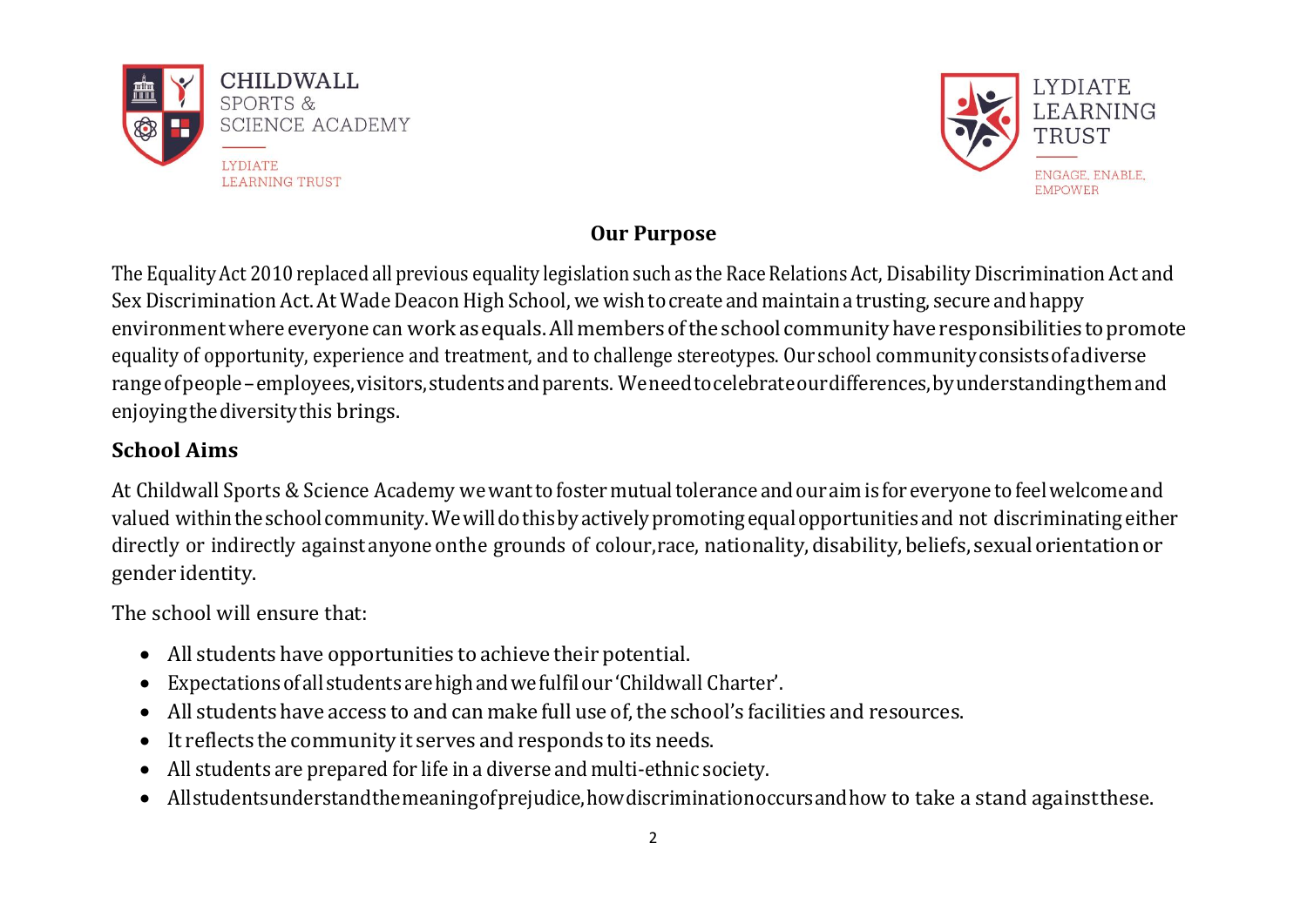



- It has a positive ethos and environment.
- Racist,hateanddiscriminatoryincidentsaredealtwitheffectively.

Inclusion issues are takenseriously and are consideredin all aspectsof schoollife.

# **Equal Opportunities**

All studentsandadultswithintheschoolhavearighttobetreatedwithrespect.Thisincludes a right:

- Toensurethat alllearnershaveequalaccess toarich,broad,balancedandrelevant curriculum.
- To advance equality of opportunity by ensuring that teaching, learning and curriculum promoteequality,celebrate diversityandpromotecommunitycohesionbyfostering good relations.
- To eliminate any discrimination, harassment and victimisation.
- Toensurethatno-oneisunfairlyorillegallydisadvantagedasaconsequenceoftheir age, disability, gender, genderidentity, sexual orientation, colour, race, ethnic or national origin, disability or religiousbeliefs.
- Toensure that thosewithmanagementresponsibilityandindividualmembersofstaff apply this policy to all that we do.
- To ensure that learners and parents are fully involved in the provision made by the school and to increase transparency.
- To ensure that withintheschoolbudget,adequatefundingisprovidedtounderpin this policyandthat intervention, positiveactionandpreventativeactionisfundedwhere needed.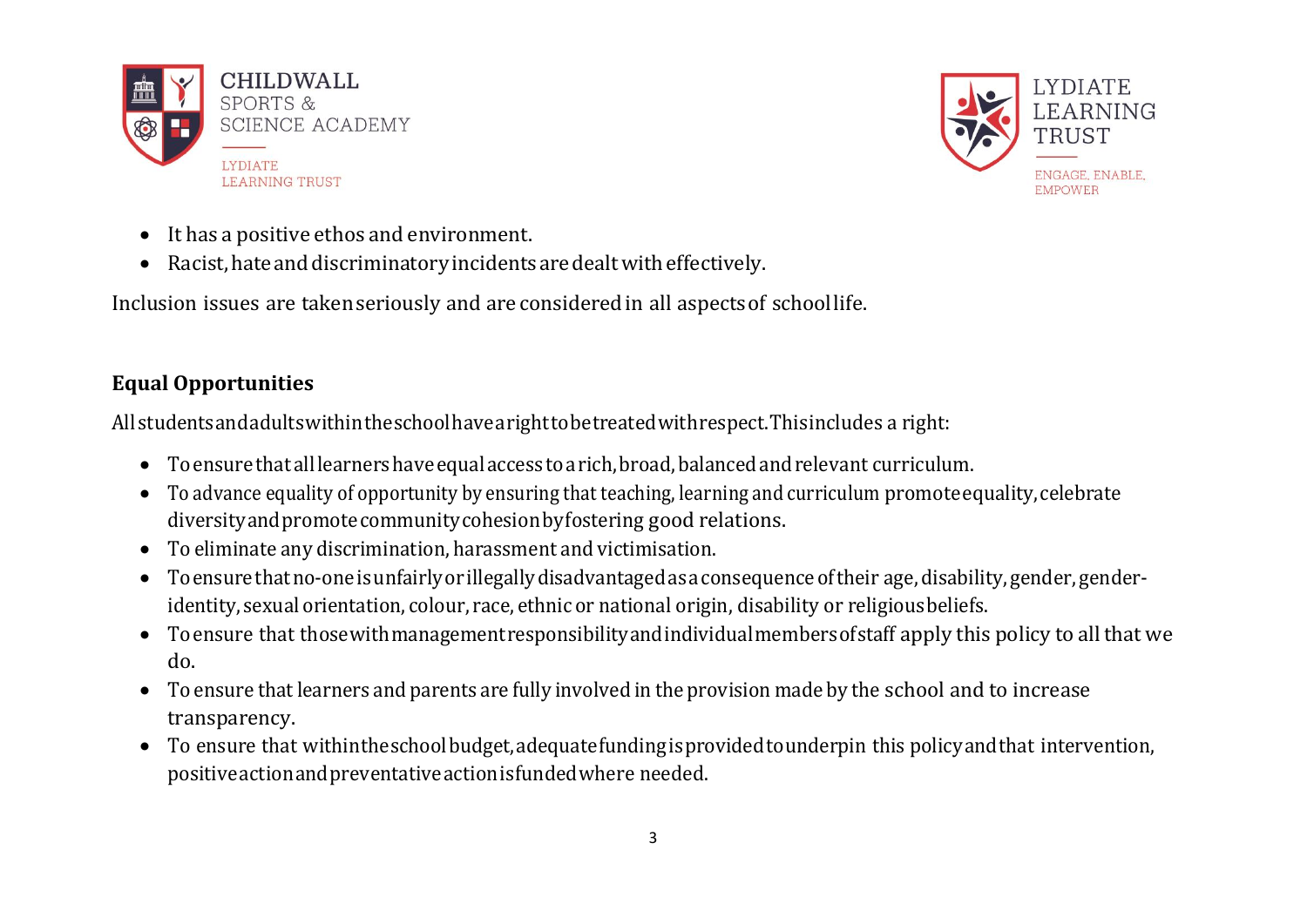



- Tophysical, emotional andverbal respect,free from violence, bullying andabusive language.
- To respect for grounds of colour, race, nationality, disability, beliefs, sexual orientation or gender identity.
- To freedom from sexual comments or harassment and inappropriate use of humour and derogatory language.
- To the safety of theirproperty.
- To equal opportunities in relation to course access, recruitment, access toextra- curricular activities and school visits.

With full regard to the Equality Act 2010 we will protect any student taking steps to reassign their sex, whether those steps are social (for example changing their name, the pronoun they prefer and the way they dress or look) or include medical intervention *(for example accessing hormone therapy or having surgery).*

## **Strategies**

- Monitoring, evaluation and review carried out by the Senior Leadership Team will ensure that procedures and practiceswithintheschool reflecttheobjectivesofthis policy.
- Parents and governors will be involved and consulted about the provision being offered by the school.
- Teacherswillensurethattheirplanning,teachingandlearningtakesaccountofthis policyandtheywill seethatthe EqualityDutyunderpinsalltheirwork.
- Thediversitywithinourschoolandthewidercommunitywillbeviewedpositivelyby all andthisdiversitywillbe recognisedasapositive, richresource for teaching, learning and the curriculum.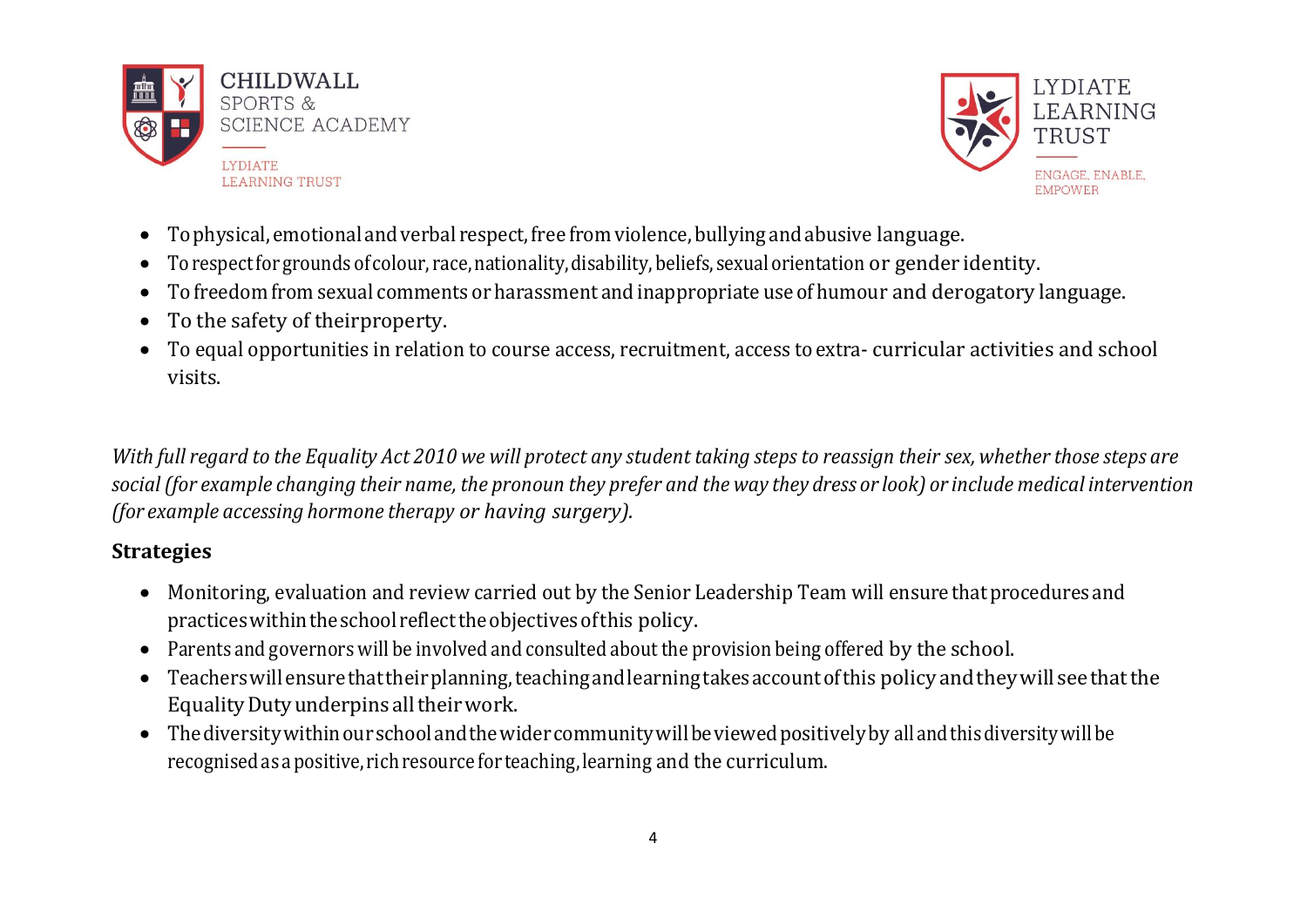



- INSET opportunities will be provided for staff, to raise awareness of their Equality Duty and provide them with the knowledge, skills and understanding they need to meet the requirements of this policy.
- Activecontributionswillbesoughtofparentsandotherstoenrichteaching,learning and the curriculum.
- The positive achievements of all pupilswill be celebrated and recognised.
- Toensurethatwewelcomedifferentfamilies,includingthosewithsamesexparents.
- To ensure that separated parents are treated equally.
- Toensurethatviewsofallstakeholdersaregatheredandevaluated,withareasfor development actioned.
- Studentsandadultswithinschoolareencouragedtochallengeanyinappropriatebehaviour orcomments.Inthecaseof comments/incidentswitnessedbyothers, silenceandnon- intervention will be viewed as agreement.

# **Characteristics of Childwall Sports & Science Academy**

# **Table1: Ethnic breakdown of pupils attending Childwall Sports & Science Academy**

| <b>Ethnicity</b>           | Number of<br><b>Students</b> |
|----------------------------|------------------------------|
| Afghan                     |                              |
| Arab                       |                              |
| Asian and any other ethnic |                              |
| group                      |                              |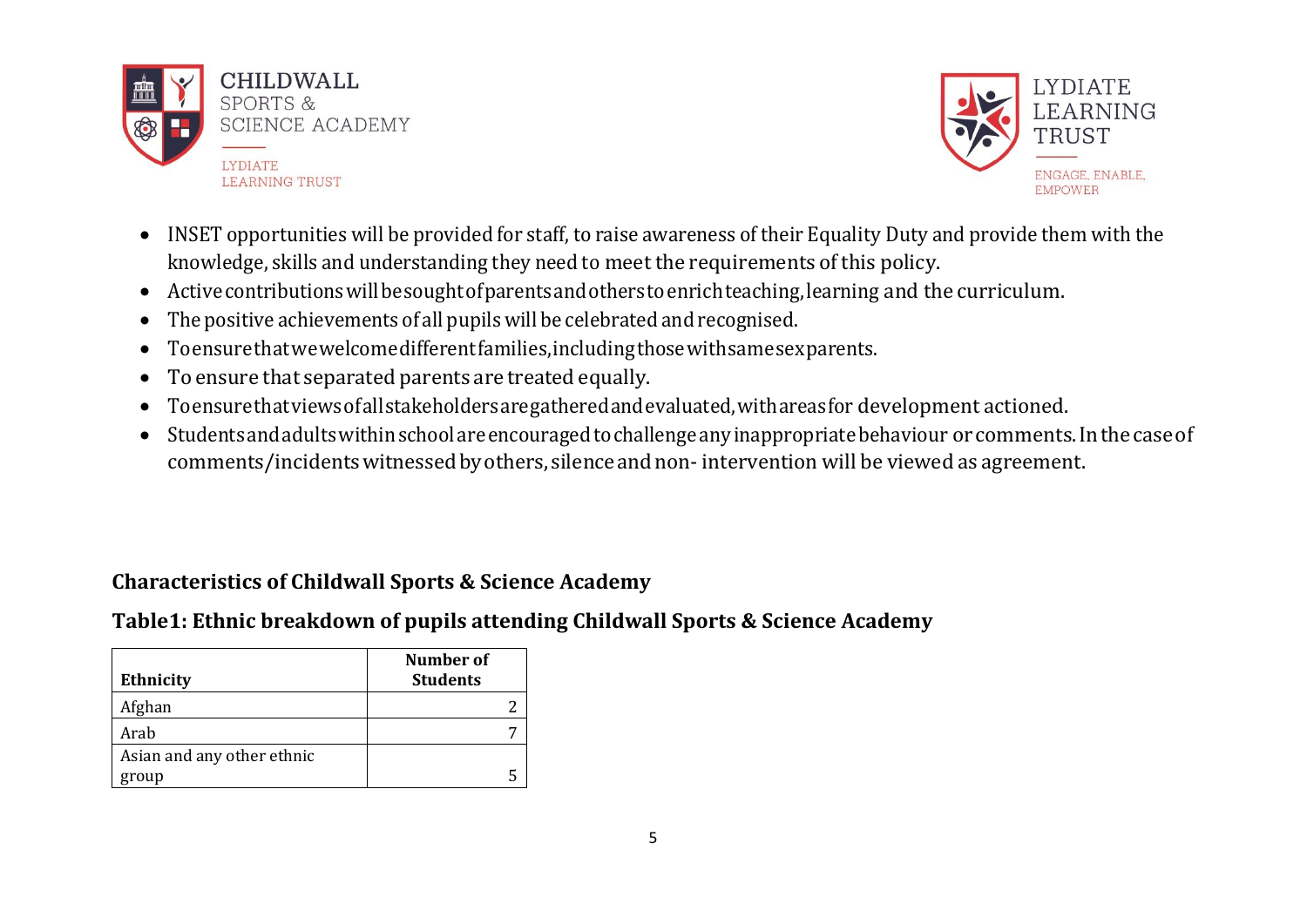

| Bangladeshi                         | 22           |
|-------------------------------------|--------------|
| Black - Ghanaian                    | 1            |
| <b>Black - Nigerian</b>             | 6            |
| Black - Somali                      | 12           |
| <b>Black Caribbean</b>              | 8            |
| <b>Black European</b>               | 2            |
| Black and any other ethnic<br>group | 42           |
| Chinese + any other ethnic<br>group | 9            |
| Filipino                            | 2            |
| Greek                               | 1            |
| Indian                              | 9            |
| <b>Information Not Yet Obtained</b> | 43           |
| Iranian                             | 2            |
| Iraqi                               | 12           |
| Italian                             | 1            |
| Kurdish                             | 3            |
| Latin/South/Central American        | $\mathbf{1}$ |
| Other Asian                         | 11           |
| <b>Other Black</b>                  | 26           |
| Other Black African                 | 7            |
| Other Chinese                       | 9            |

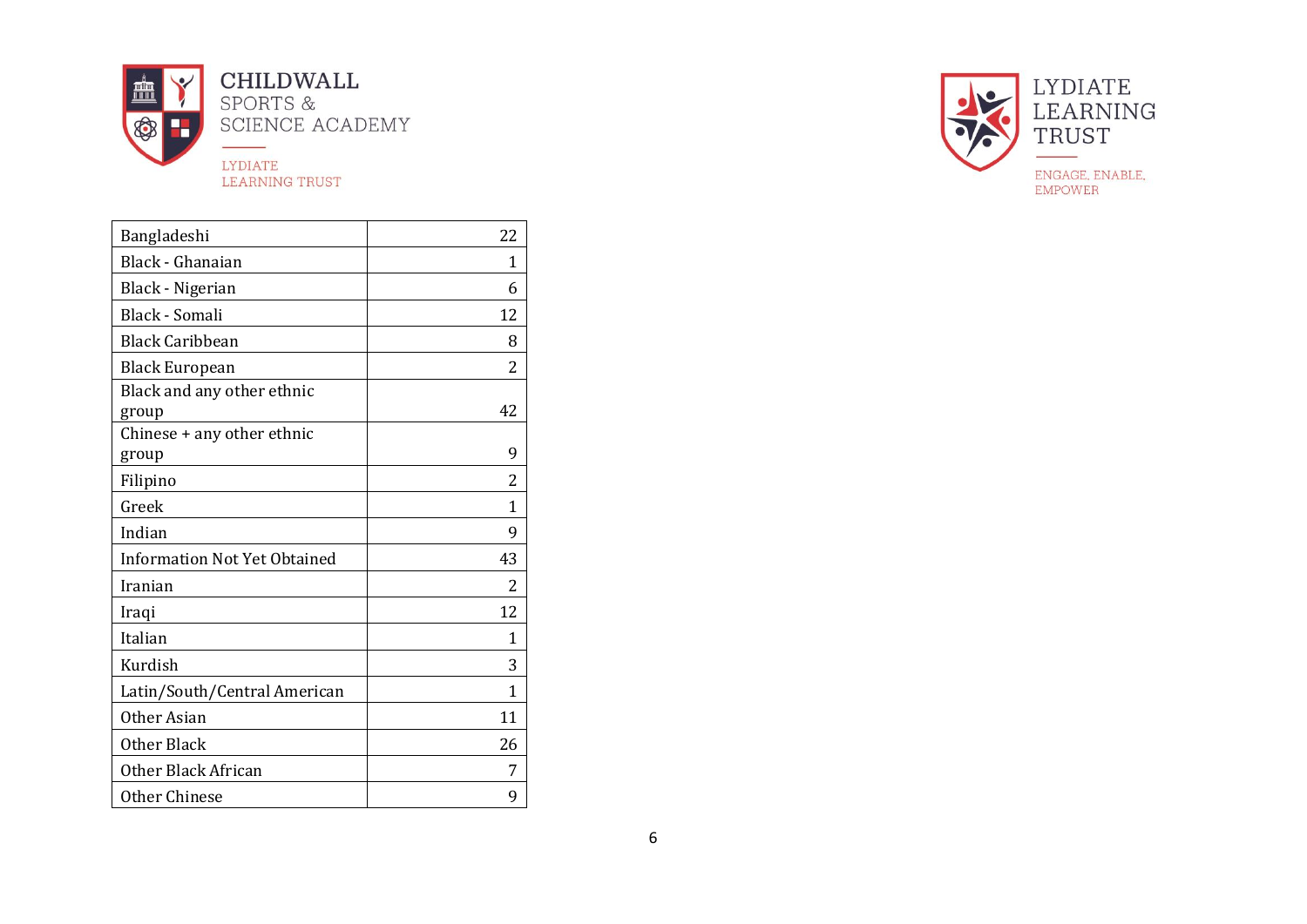

| Other Pakistani                     | 13           |
|-------------------------------------|--------------|
| Other White British                 | 1            |
| Other ethnic group                  | 49           |
| Other mixed background              | 45           |
| Portuguese                          | 1            |
| Refused                             | 4            |
| Roma                                | 1            |
| Sri Lankan Other                    | 3            |
| Turkish                             | 1            |
| Vietnamese                          | $\mathbf{1}$ |
| White + any other Asian<br>Backgrnd | 6            |
| White - English                     | 461          |
| White - Irish                       | 5            |
| White - Scottish                    | 1            |
| White - Welsh                       | 2            |
| <b>White European</b>               | 54           |
| White Other                         | 9            |
| White and Black African             | 17           |
| White and Black Caribbean           | 18           |
| White and any other ethnic<br>group | 14           |
| White and chinese                   | 3            |

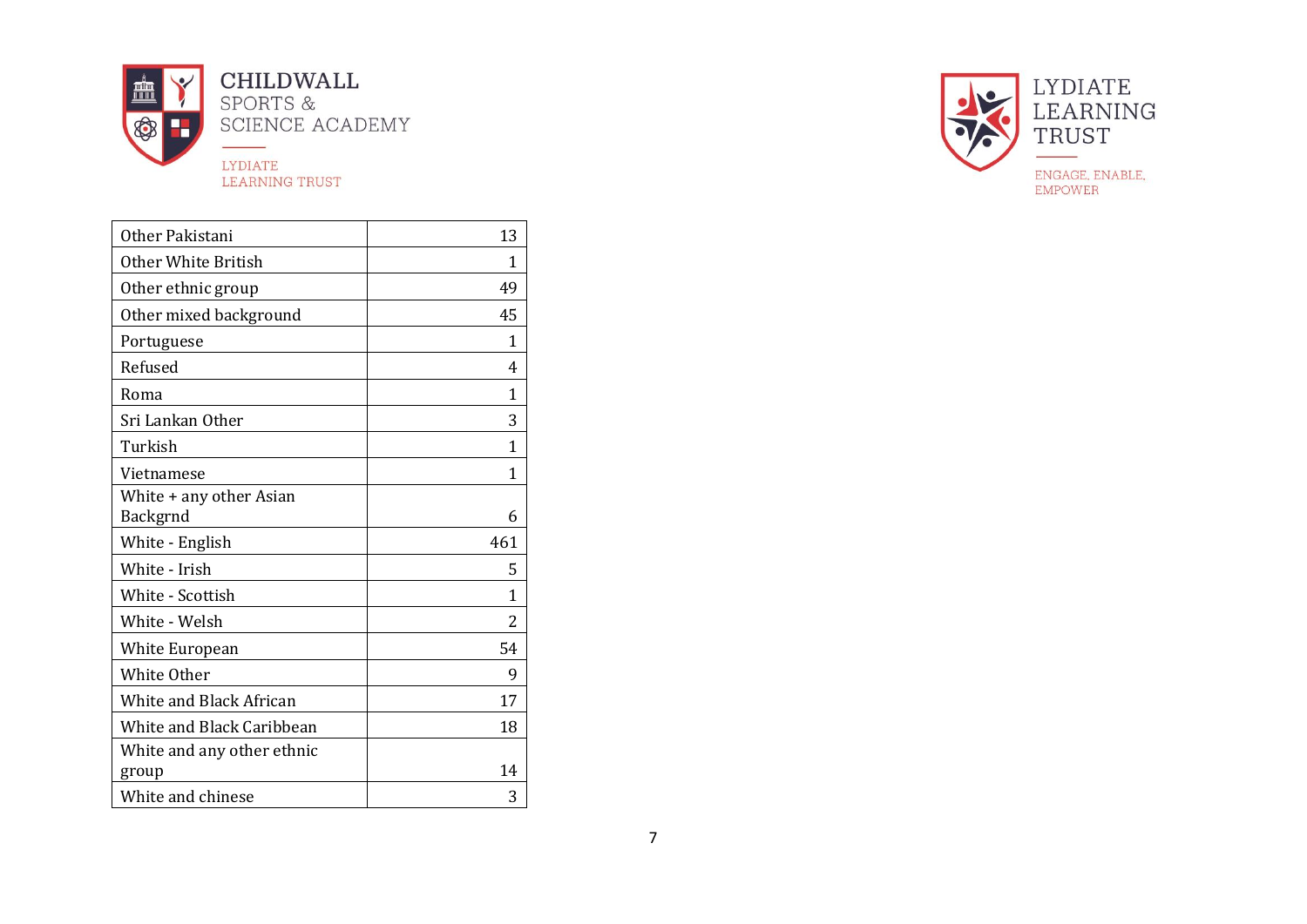



| Yemeni | 39  |
|--------|-----|
| {None} |     |
| Total  | 998 |

**Graph 1.0** Pie chart to show the percentage of students who are registered as having a special educational need (SEND, SEN Support or EHCP). January 2021

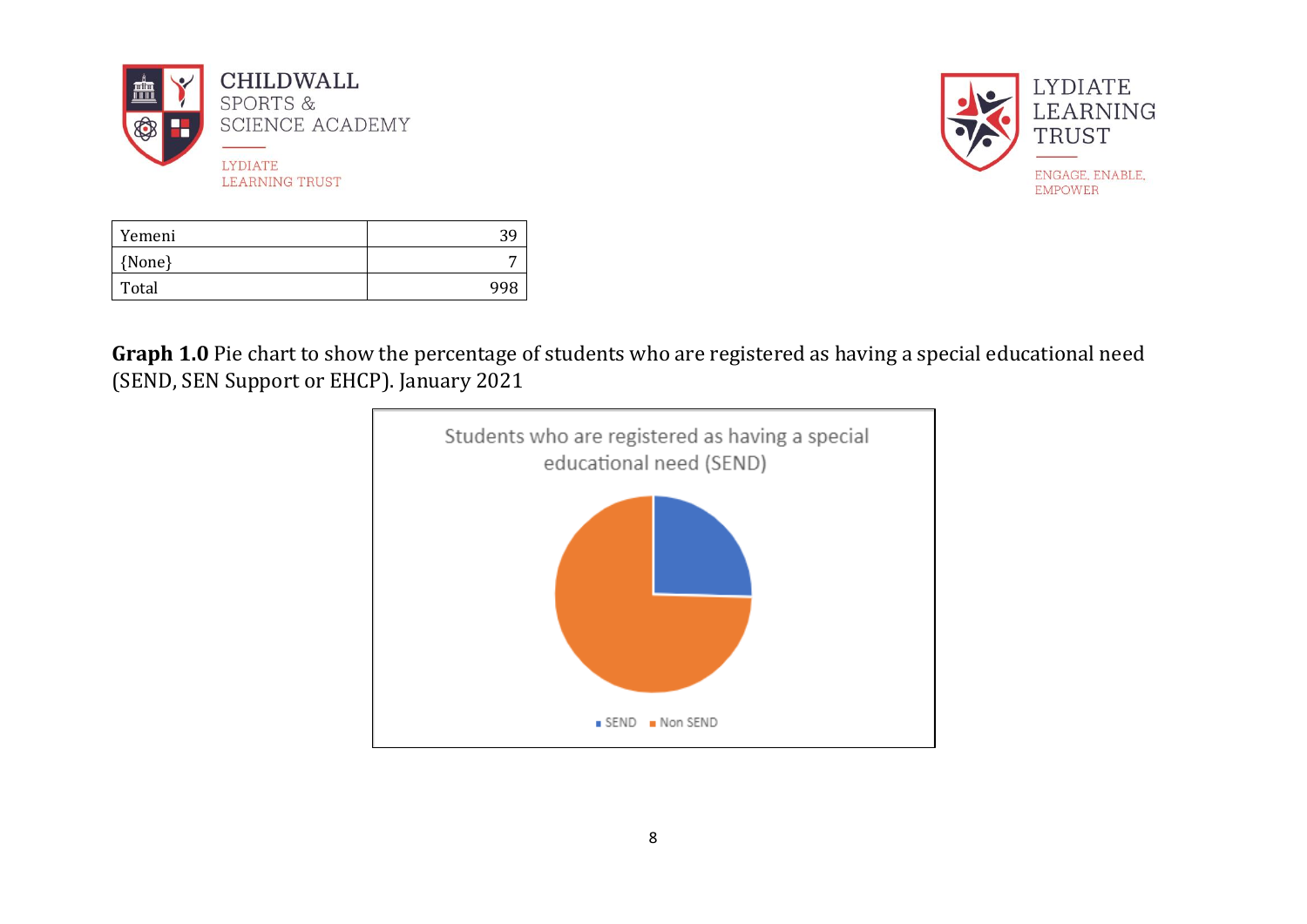



# **Graph 1.2** Pie chart showing the percentage of students attending Childwall Sports & Science Academy classed as eligible for Pupil Premium Funding January 2021

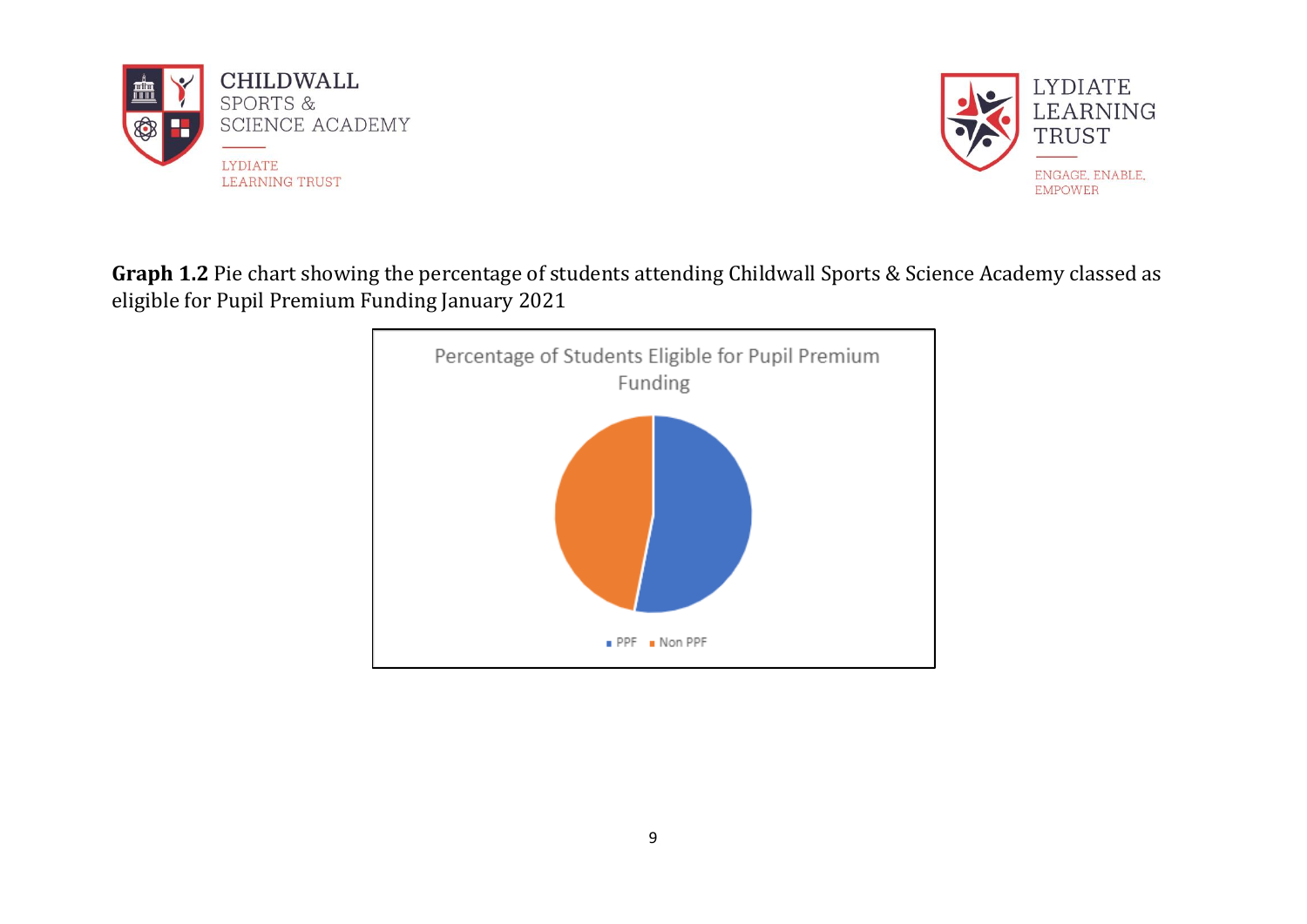



# **Graph 1.3** Showing the percentage of each gender attending Childwall Sports & Science Academy January 2021

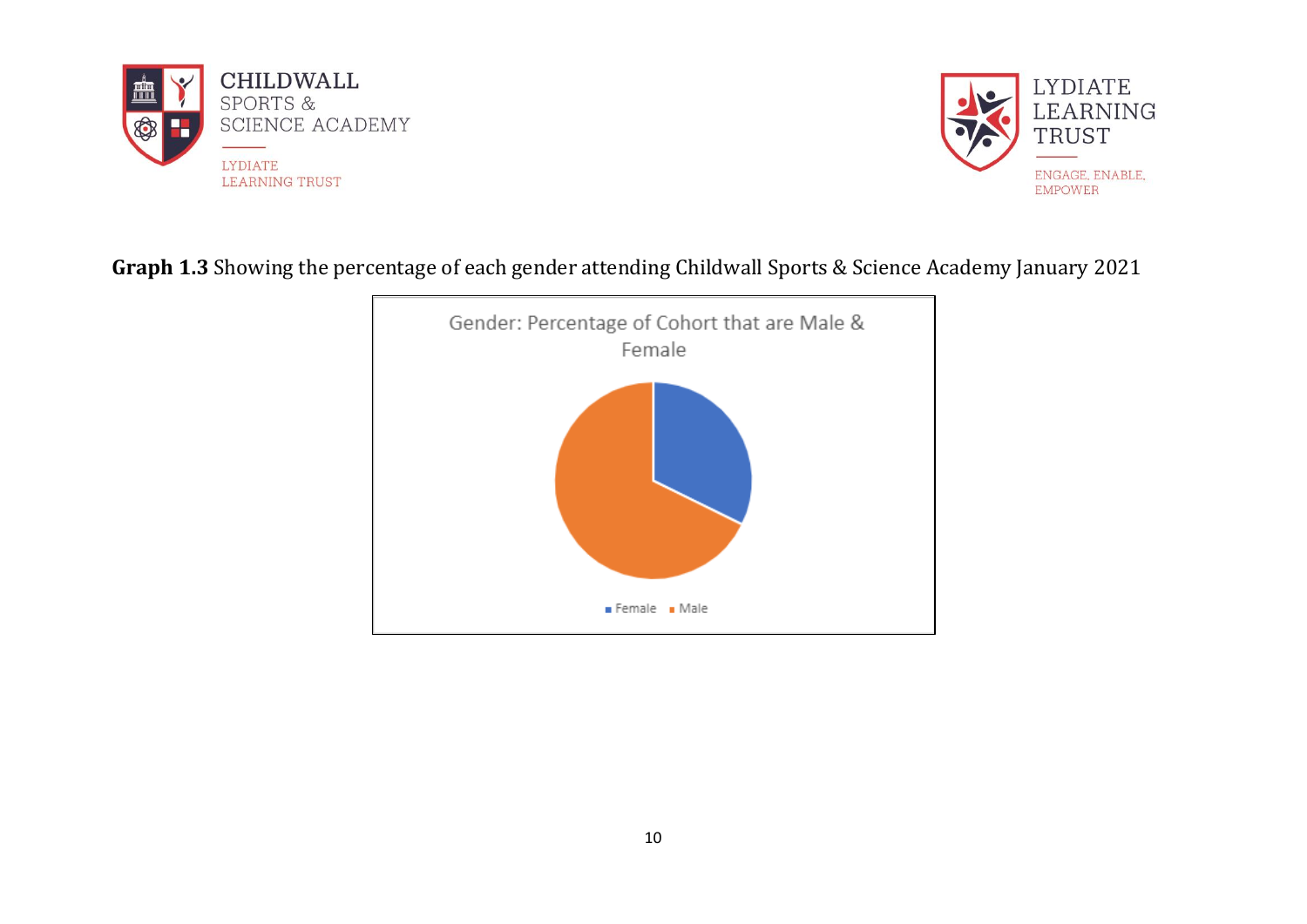



# **Childwall Sports & Science Academy Strategic Equality & Diversity Plan January 2021 Appendix**

**Appendix 1 School Equality Objectives & Action Plans**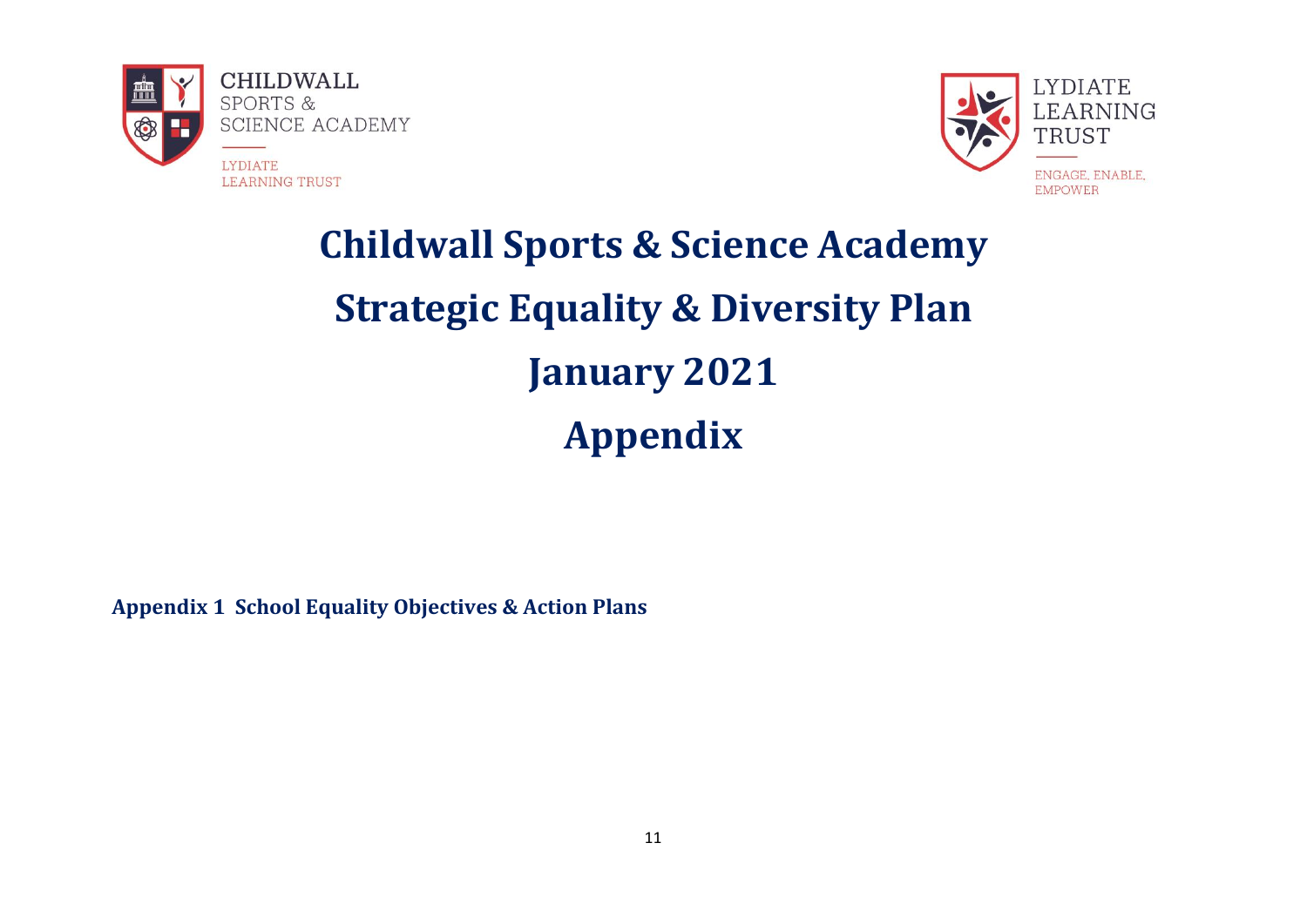



#### **Appendix 1**

## **Equality Objective 1.**

To eliminate prejudice and promote understanding in relation to people with disabilities and protected characteristics and to ensure the schools commitment to equality is evident through strategic development, planning and the self-review process.

### **Our Research**

Whilst CSSA's commitment to equality and the elimination of prejudice is evident, it also needs to be more visible. By promoting further, the work school leaders have put into eliminating discrimination this will be clearer in documents such as the Staff Handbook, minutes from Governors Meetings, SLT meetings, newsletters and marketing material

## **Information from engagement**

All published documentation and documents used for strategic planning and self-review address generic equality and diversity issues

## **Data development**

School marketing material Staff Handbook Headteacher reports to the Governing Body

## **Judged successful if…**

Equality and diversity issues are signposted in the wider curriculum in school, more clearly evidenced in school publications and staff, students, parents and governors are more familiar with our equality stance. Make a positive change to the workforce profile to be more reflective of the community through improving the diversity of the pool of applicants, diversity in shortlisting and diversity of appointments. All governors complete online or face to face training on equality legislation. All school staff receive resources, advice and training available on equality legislation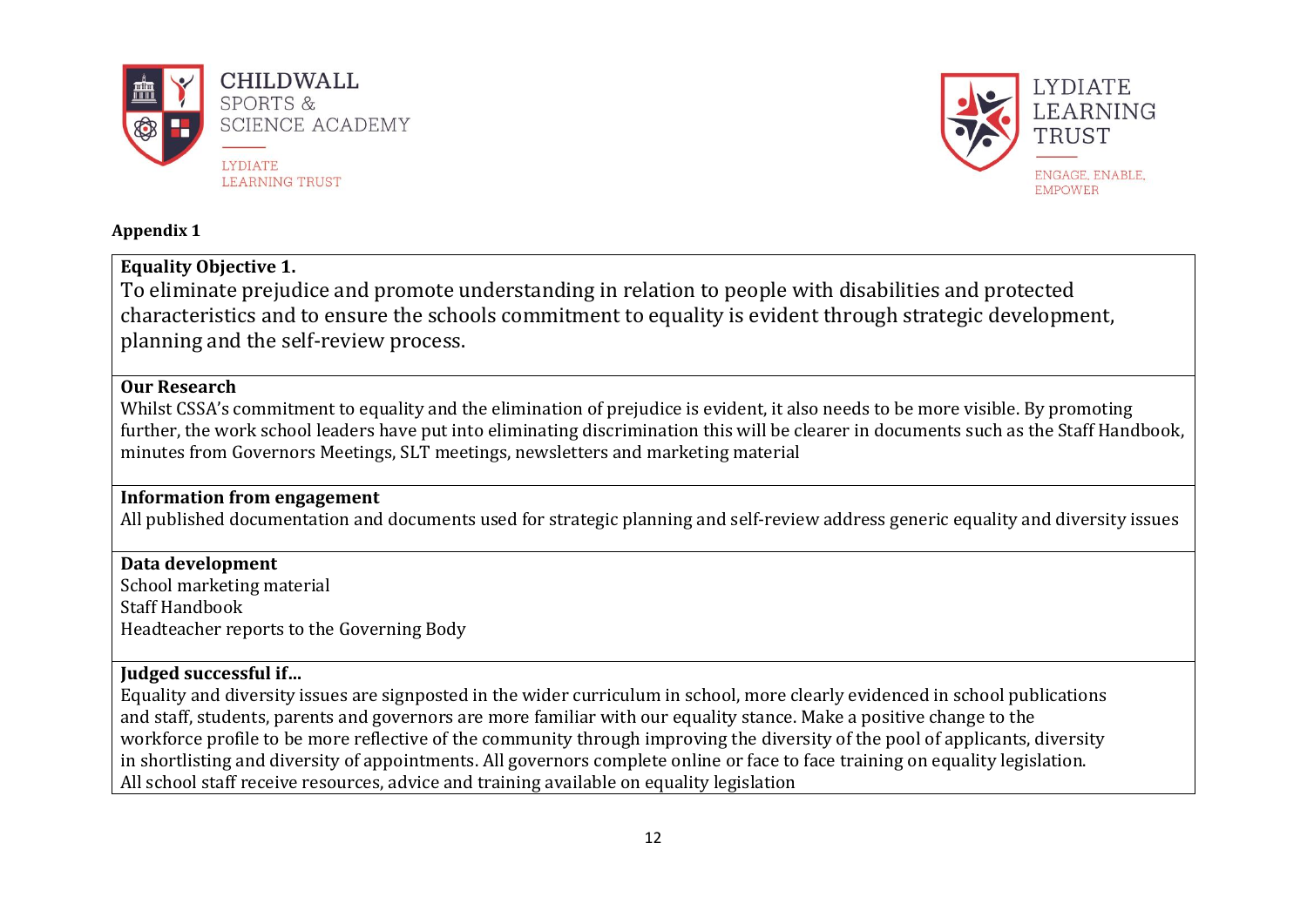



| <b>Actions</b> |                                                                                          |                                                                                                                                                     |
|----------------|------------------------------------------------------------------------------------------|-----------------------------------------------------------------------------------------------------------------------------------------------------|
|                |                                                                                          |                                                                                                                                                     |
| <b>Actions</b> | <b>Descriptions &amp; Responsibility</b>                                                 | <b>Start and end date</b>                                                                                                                           |
| 1.1            | Ensure all school documentation is equality                                              | January 2021 - January 2024                                                                                                                         |
|                | focused and visible<br>JVI JWI, HCA, JYO                                                 |                                                                                                                                                     |
| 1.2            | The school self-review and evaluation process                                            | January 2021 - January 2024                                                                                                                         |
|                | continues to assess how adjustments can be                                               |                                                                                                                                                     |
|                | made to promote equality and eliminate<br>prejudice. SLT, GB                             |                                                                                                                                                     |
| 1.3            | Ensure that a school INSET/Twilight promotes                                             | January 2021 - January 2024                                                                                                                         |
|                | awareness of prejudice.                                                                  |                                                                                                                                                     |
|                | NKA, TMA                                                                                 |                                                                                                                                                     |
| <b>Review</b>  |                                                                                          |                                                                                                                                                     |
|                |                                                                                          | January 2021; Having established the Equality and Diversity Policy with objectives and actions, much has been done at SLT and Executive level to    |
|                |                                                                                          | raise awareness of equality and diversity issues in school and amongst leaders at all levels. Work will continue to raise awareness of equality and |
|                |                                                                                          | diversity issues when publishing and marketing both internal and external material around school. School SES, SIP & Headteacher report to           |
|                | Governing Body to further acknowledge the work already undertaken now and in the future. |                                                                                                                                                     |
|                |                                                                                          |                                                                                                                                                     |
|                |                                                                                          |                                                                                                                                                     |

**Suggested amendments for subsequent years**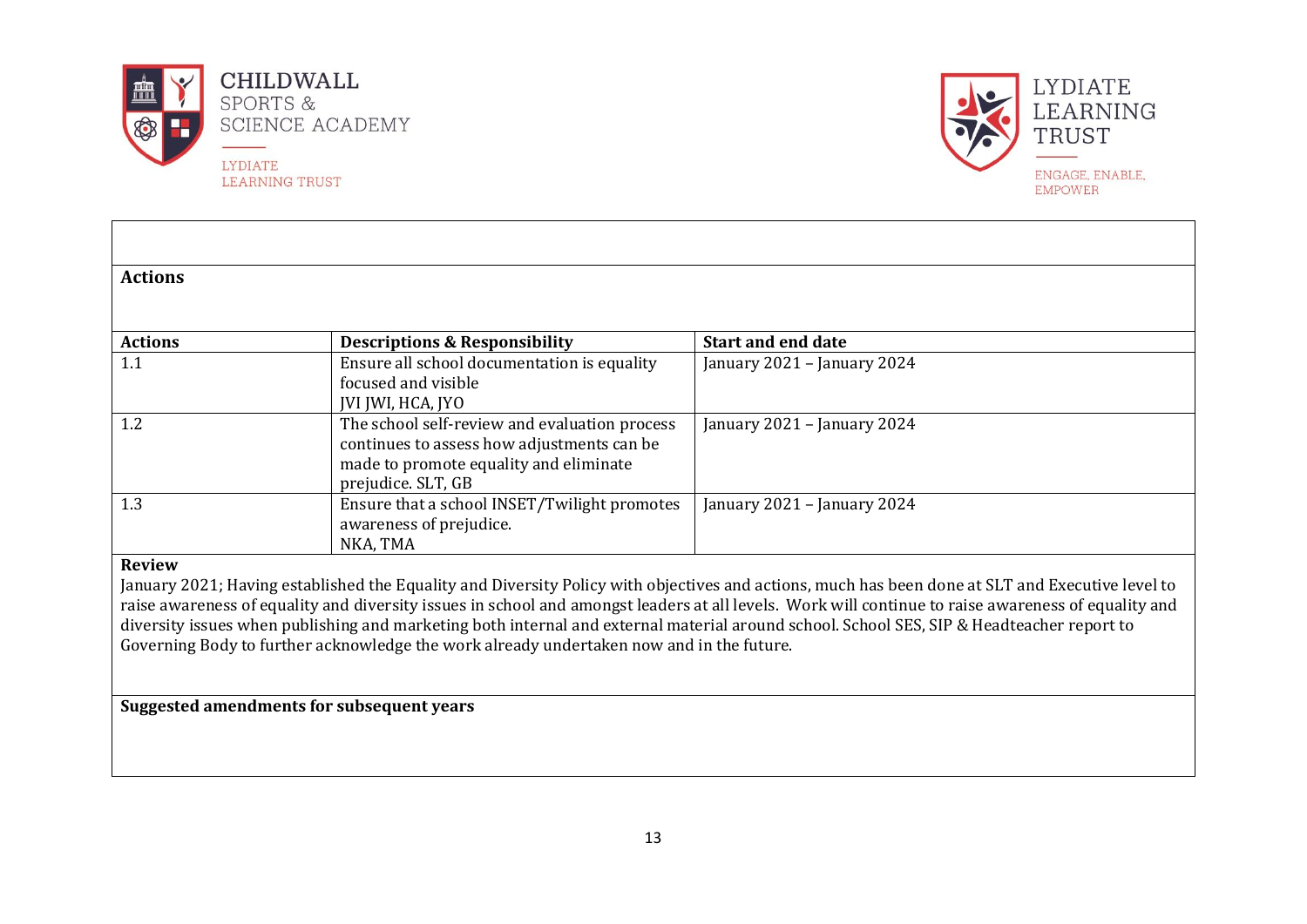



| <b>Staff</b><br><b>Monitoring and Review</b><br><b>Target Date</b><br><b>Evidence of Outcomes/Impact</b><br><b>Actions</b><br>Ensure all school<br>JVI, JWI, HCA, JYO<br>Yearly by HT & SLT<br>Commitment to<br>The school's<br>$\bullet$<br>documentation is equality<br>commitment to<br>be included in<br>focused and visible<br>equality is<br>documents<br>evident in the<br>$\bullet$<br>following<br>Annually or 3 times a<br>documents:<br>year when reporting to<br>GB<br>School<br>$\bullet$<br>Prospectus<br><b>Staff Handbook</b><br>$\bullet$<br>3 x yearly<br>$\bullet$<br>Headteachers<br>reports to<br>Governors<br>$\bullet$<br>(reflecting<br>equality issues<br>raised across the<br>$\bullet$ | <b>Equality Objective 1</b> |         |  |
|-------------------------------------------------------------------------------------------------------------------------------------------------------------------------------------------------------------------------------------------------------------------------------------------------------------------------------------------------------------------------------------------------------------------------------------------------------------------------------------------------------------------------------------------------------------------------------------------------------------------------------------------------------------------------------------------------------------------|-----------------------------|---------|--|
|                                                                                                                                                                                                                                                                                                                                                                                                                                                                                                                                                                                                                                                                                                                   |                             |         |  |
|                                                                                                                                                                                                                                                                                                                                                                                                                                                                                                                                                                                                                                                                                                                   |                             | school) |  |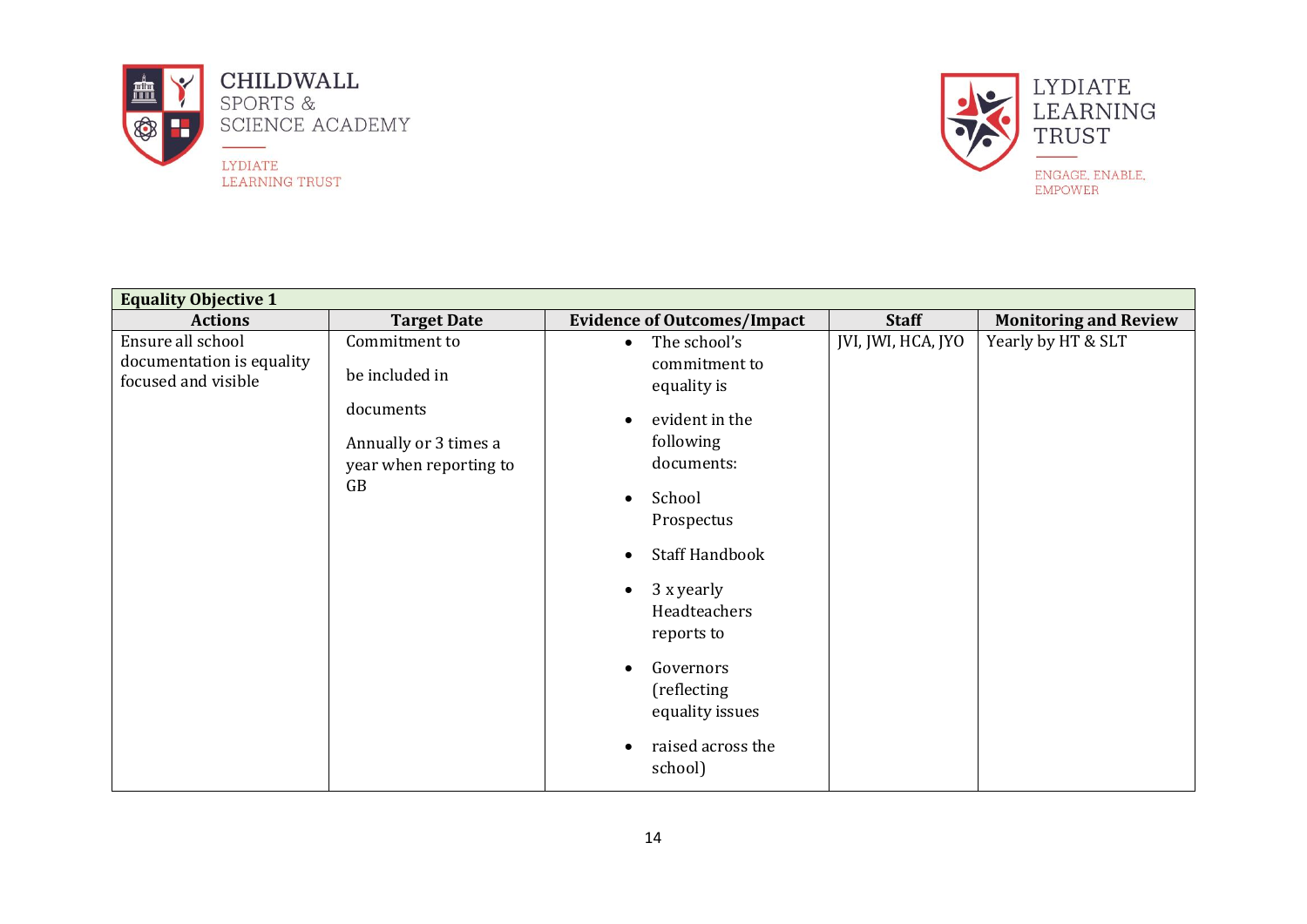



|                                                                                                                                                                      |                         | School<br>$\bullet$                                                                                                                                                                                                                                                                                                                                                                                                                        |                                     |
|----------------------------------------------------------------------------------------------------------------------------------------------------------------------|-------------------------|--------------------------------------------------------------------------------------------------------------------------------------------------------------------------------------------------------------------------------------------------------------------------------------------------------------------------------------------------------------------------------------------------------------------------------------------|-------------------------------------|
|                                                                                                                                                                      |                         | newsletter                                                                                                                                                                                                                                                                                                                                                                                                                                 |                                     |
|                                                                                                                                                                      |                         | Other<br>$\bullet$<br>promotional<br>materials<br>Commitment to<br>$\bullet$<br>equality is<br>visible in the<br>schools<br>admission<br>process.                                                                                                                                                                                                                                                                                          |                                     |
| The school self-review and<br>evaluation process<br>continues to assess how<br>adjustments can be made<br>to promote equality and<br>eliminate prejudice. SLT,<br>GB | To be reviewed annually | Robust workforce equality<br>$\bullet$<br>monitoring data underpins<br>equality performance,<br>allows us to identify if there<br>are any differences in<br>experience for people with<br>different protected<br>characteristics and if so to<br>take action to address this.<br>School self-review to<br>$\bullet$<br>continue to be adapted to<br>include the experiences of<br><b>BAME</b> and staff with<br>protected characteristics. | Yearly by HT & SLT. Staff<br>voice. |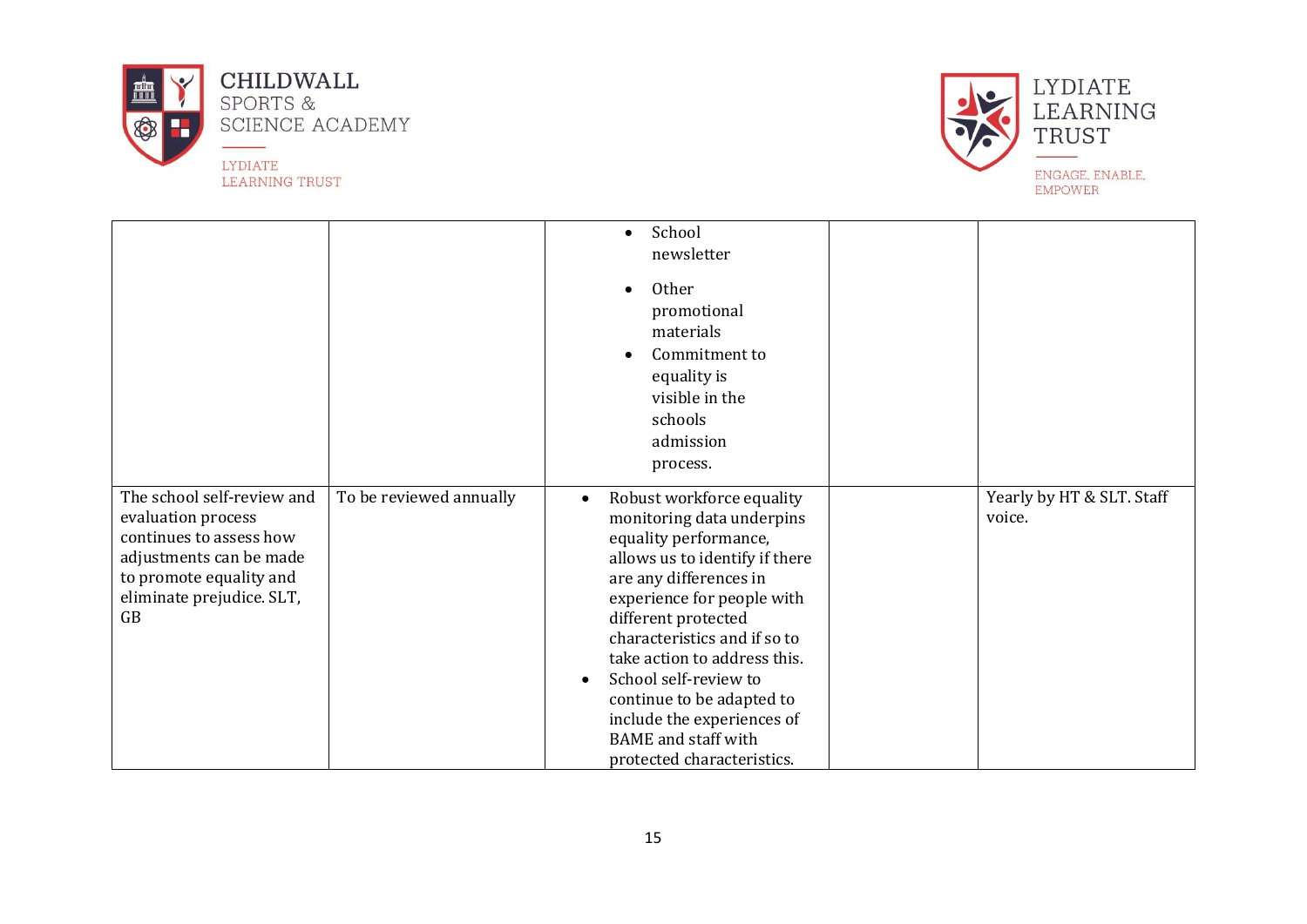



|                                                                                                   |                       | Leadership at all levels to be<br>$\bullet$<br>reflective of the school<br>cohort.<br>School has systems in place<br>$\bullet$<br>for staff, students and<br>parents to actively identify<br>and record and monitor the<br>frequency and nature of hate<br>incidents and<br>discrimination.                                                                                                                                |
|---------------------------------------------------------------------------------------------------|-----------------------|----------------------------------------------------------------------------------------------------------------------------------------------------------------------------------------------------------------------------------------------------------------------------------------------------------------------------------------------------------------------------------------------------------------------------|
| Ensure that a school<br><b>INSET/Twilight promotes</b><br>awareness of prejudice.<br>NKA, TMA, HR | To be reviewed termly | NKA, TMA, HR<br>Termly by HT & SLT<br>Staff are more aware of the<br>$\bullet$<br>language they use.<br>Challenging myths and<br>$\bullet$<br>stereotypes amongst peers<br>and students<br>Aware of the 'hidden<br>$\bullet$<br>minority' groups e.g.,<br>transgender staff and<br>students.<br>The results of equality<br>impact assessments inform:<br><b>INSET priorities, curriculum</b><br>reviews and school SES/SIP |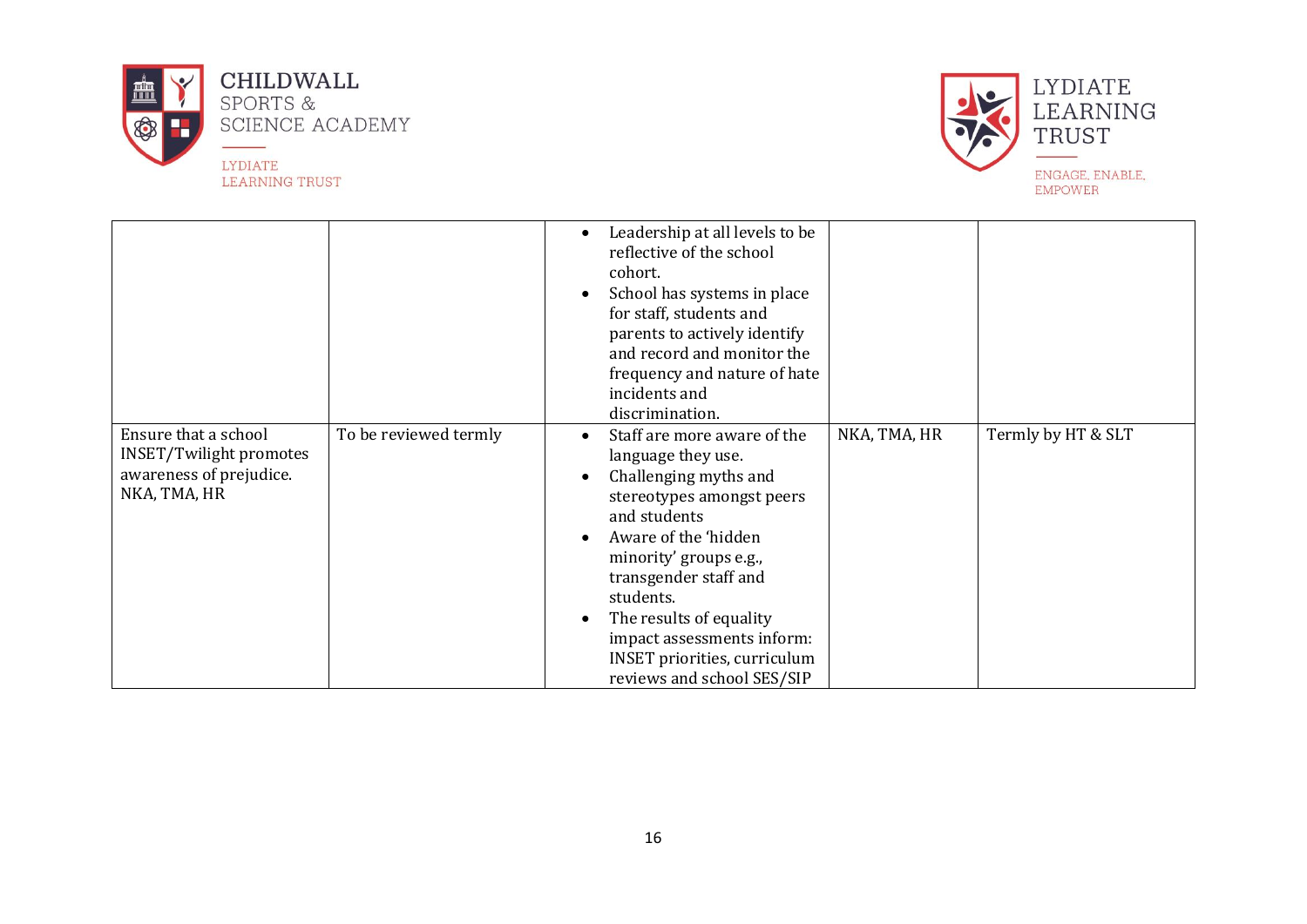



## **Equality Objective 2.**

Ensure enhanced awareness of equality and diversity issues amongst students, staff and governors, and where observed the barriers to participation are removed to enable all students and stakeholders to play a full part in the life of the school

#### **Our Research**

PPF, EAL & SEND/EHCP data. Staff recruitment data.

#### **Information from engagement**

Minutes from school meetings, PPF and SENDCo Lead identify funding and strategies that will have a direct impact on barriers to learning. Progress is tracked at each AP point, accessibility plan in place and individual curriculum timetable based as far as possible around the needs of the child.

**Data development**

#### **Judged successful if…**

Stakeholders recognize, from personal experience, the different forms of discrimination that people experience and reproduce in their closest environment, regardless of the origin country where they come from. As a school, we continue to promote the culture of equality and non-discrimination through education in values of acceptance, respect, interculturality, equality, solidarity and cooperation, inherent in any democratic society, acquiring skills and competencies among young people that help strengthen their social fabric. Promote participation among young people as agents of social change, empowering critical thinking and motivating them to build and participate in social inclusion activities in school and their communities.

#### **Actions**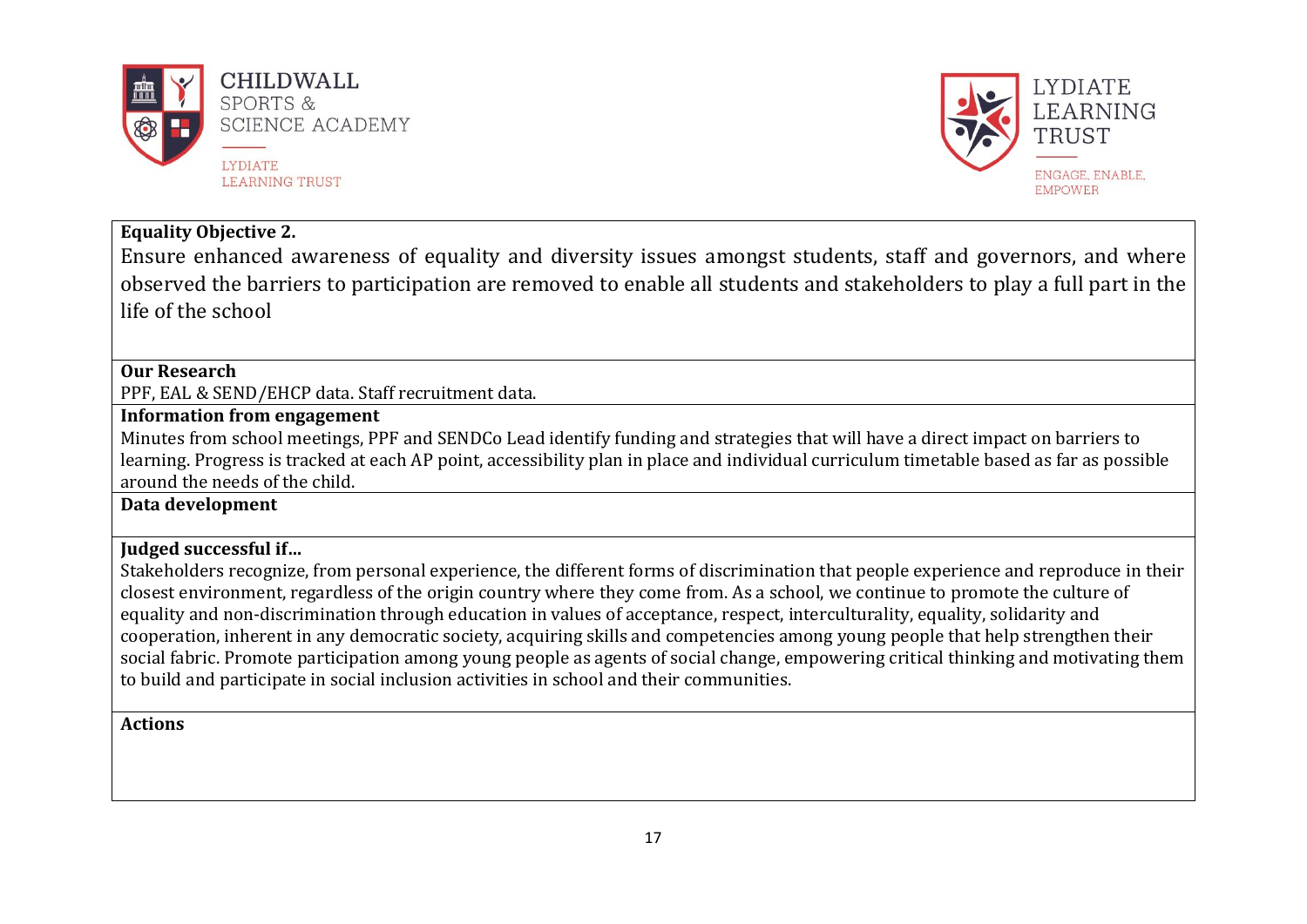

ா



| <b>Actions</b> | <b>Descriptions &amp; Responsibility</b>                                                                                                                            | <b>Start and end date</b>   |
|----------------|---------------------------------------------------------------------------------------------------------------------------------------------------------------------|-----------------------------|
| 2.1            | Ensure the curriculum is regularly assessed so<br>that it promotes Bristish Values, equality and<br>cohesion for all protected characteristics. TMA,<br>PWA. LHA    | January 2021 - January 2024 |
| 2.2            | The school tales steps to increase the extent to<br>which disabled visitors can access CSSA and<br>disabled students can participate in the<br>curriculum. PHA, JVI | January 2021 - January 2024 |
| 2.3            | The school has an accurate, up to date profile of<br>its students, staff, governors by age, race,<br>gender, religion, sexual orientation and<br>disability JTH, HR | January 2021 - January 2024 |
| 2.4            | Ensure relevant staff know what the 'local<br>offer' is and the relevant services available for<br>children with SEND. PWA, EWY                                     | January 2021 - January 2024 |
| <b>Review</b>  |                                                                                                                                                                     |                             |
|                | Suggested amendments for subsequent years                                                                                                                           |                             |
|                |                                                                                                                                                                     |                             |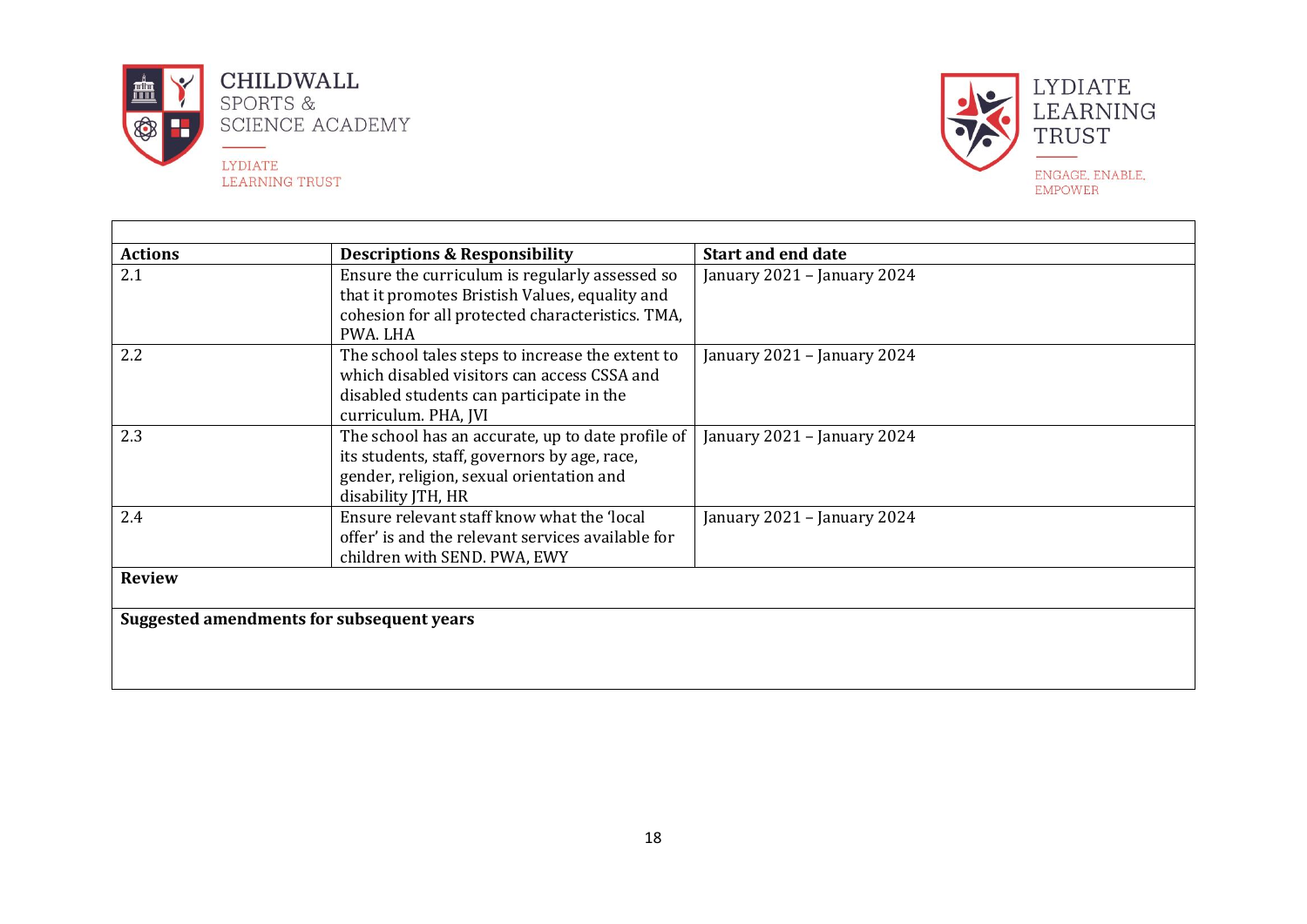



| <b>Equality Objective 2</b>                                                                                                                              |                                                                      |                                                                                                                                                                                                                                                                                                                                                                                                                                                                                                                                                                                     |                              |                                           |
|----------------------------------------------------------------------------------------------------------------------------------------------------------|----------------------------------------------------------------------|-------------------------------------------------------------------------------------------------------------------------------------------------------------------------------------------------------------------------------------------------------------------------------------------------------------------------------------------------------------------------------------------------------------------------------------------------------------------------------------------------------------------------------------------------------------------------------------|------------------------------|-------------------------------------------|
| <b>Actions</b>                                                                                                                                           | <b>Target Date</b>                                                   | <b>Evidence of Outcomes/Impact</b>                                                                                                                                                                                                                                                                                                                                                                                                                                                                                                                                                  | <b>Staff</b>                 | <b>Monitoring and Review</b>              |
| Ensure the curriculum is<br>regularly assessed so that<br>it promotes Bristish<br>Values, equality and<br>cohesion for all protected<br>characteristics. | Reviewed termly or when<br>adding to the school's<br>curriculum map. | Key part of the curriculum<br>$\bullet$<br>planning process and where<br>necessary, modifications are<br>made.<br>Key part of the school's<br>$\bullet$<br>mission statement and<br>school values of 'Engage,<br>Enable, Empower'<br>School council play a key<br>$\bullet$<br>role.<br>Evaluation of the quality of<br>$\bullet$<br>the curriculum<br>KS4 & KS5 offer meets<br>$\bullet$<br>current national<br>requirements<br>Form time activities that<br>$\bullet$<br>address inequality.<br>Whole year group<br>$\bullet$<br>assemblies delivered on the<br>theme of equality | TMA, PWA, EWY,<br><b>LHA</b> | Termly by SLT and Subject<br>Leaders, MLT |
| The school tales steps to<br>increase the extent to<br>which disabled visitors can<br>access CSSA and disabled                                           | Immediate?                                                           | Accessibility plan in place<br>$\bullet$<br>and individual curriculum<br>timetable based as far as<br>possible around the needs of<br>the child.                                                                                                                                                                                                                                                                                                                                                                                                                                    | PHA, JVI                     | As needed                                 |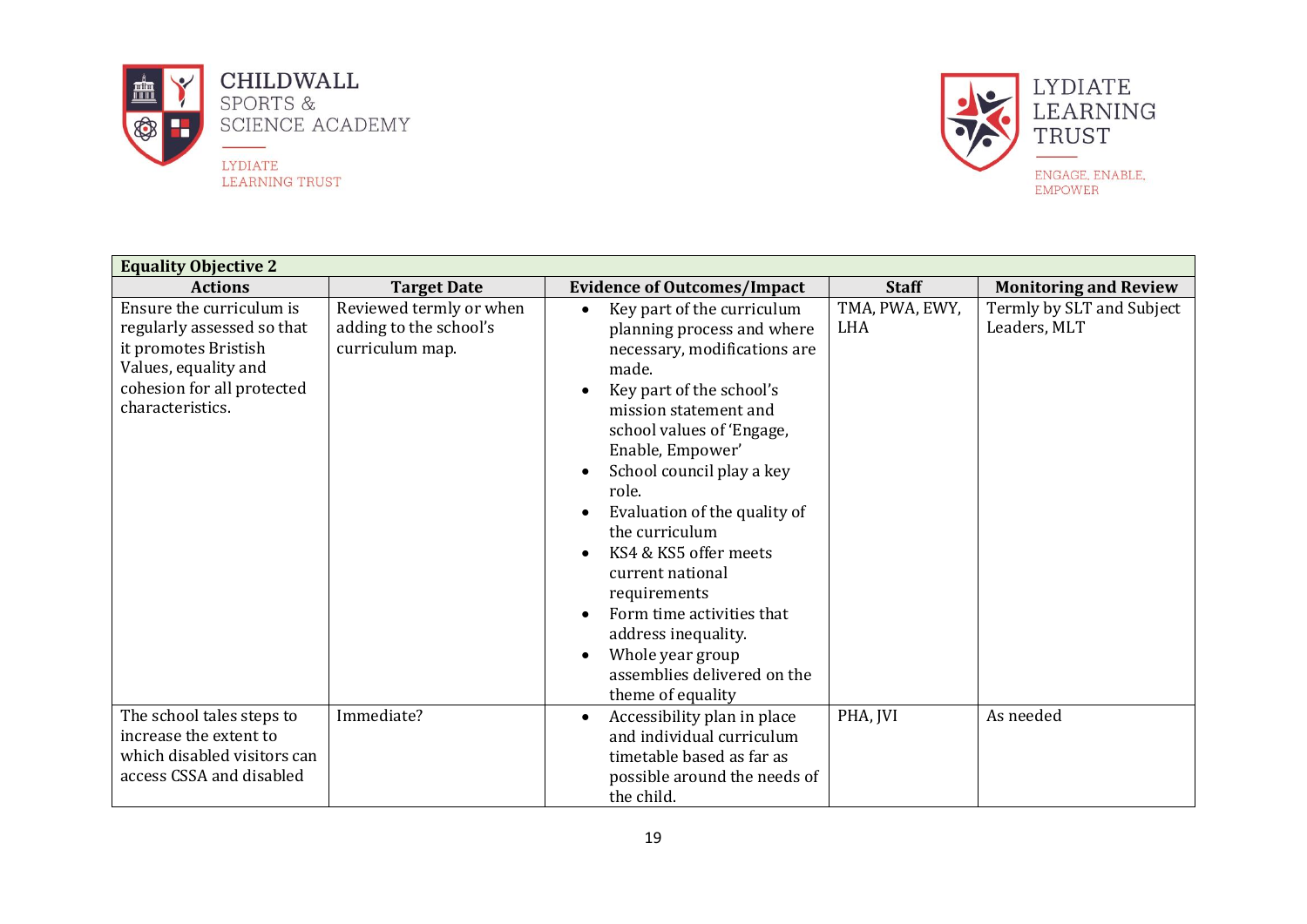



| students can participate in<br>the curriculum.                                                                                                                    |                                                                        |                                                                                                                                                                                                              |                |                                                                        |
|-------------------------------------------------------------------------------------------------------------------------------------------------------------------|------------------------------------------------------------------------|--------------------------------------------------------------------------------------------------------------------------------------------------------------------------------------------------------------|----------------|------------------------------------------------------------------------|
| The school has an accurate,<br>up to date profile of its<br>students, staff, governors<br>by age, race, gender,<br>religion, sexual orientation<br>and disability | To be reviewed bi-annually<br>or when a new member of<br>staff starts. | The school has a centralised<br>profile of information for all<br>staff and students which is<br>stored in SIMS<br>School must ensure the<br>above detail is stored<br>somewhere centrally for<br>governors. | <b>JTH, HR</b> | To be reviewed bi-annually<br>or when a new member of<br>staff starts. |
| Ensure relevant staff know<br>what the 'local offer' is and<br>the relevant services<br>available for children with<br>SEND.                                      |                                                                        | Ensure it is published on the<br>school website                                                                                                                                                              | PWA, EWY       | PWA & EWY annually                                                     |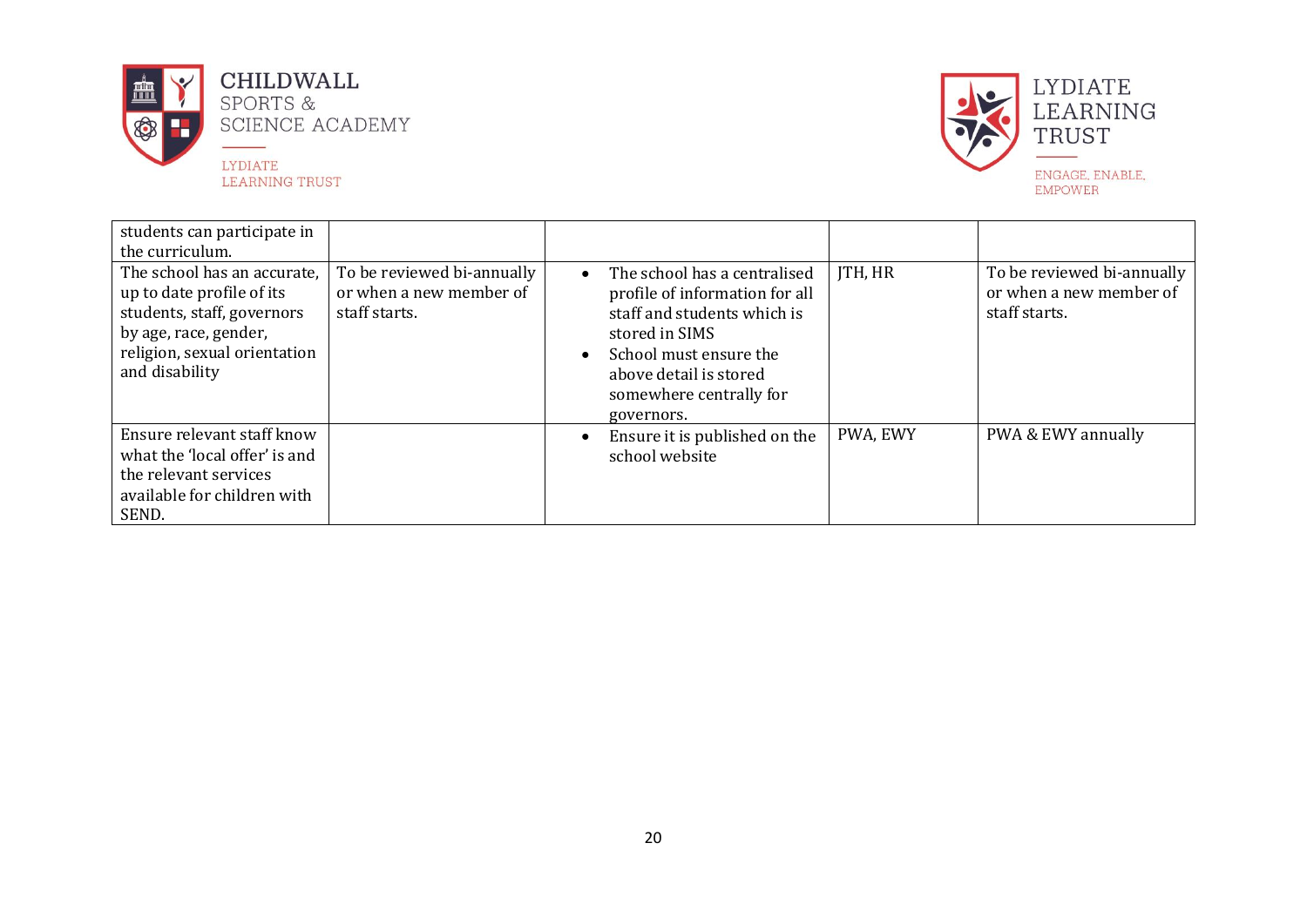



#### **Equality Objective 3.**

To improve the levels of attendance and attainment across all key stages between protected groups of students and non-vulnerable students, as identified by local authority data

#### **Our Research**

Data pertaining to: PPF, SEND, EAL & Gender

### **Information from engagement**

PPF & EAL Coordinator identifies the funding and strategies that will have a direct impact on these groups of students. SENDCo identifies specific strategies for SEND students to achieve aspirational targets and the SEND Inclusion Team, alongside classroom teachers provide Adaptive Teaching strategies. Tracking of progress at each AP collection date. Attendance co-ordinator to track and share weekly attendance stats for groups with protected characteristics

#### **Data development**

AP1, AP2 & AP3. Student voice

**Judged successful if** gaps between disadvantaged and non-disadvantaged continues to close over a three year period.

#### **Actions**

| <b>Actions</b> | <b>Descriptions &amp; Responsibility</b>                                                                                                                                                                                                    | <b>Start and end date</b>   |
|----------------|---------------------------------------------------------------------------------------------------------------------------------------------------------------------------------------------------------------------------------------------|-----------------------------|
| 3.1            | Funds devoted to PPF & EAL are monitored<br>and evaluated for impacts. Ensure spend<br>explicitly impacts on performance. JCA, LHA                                                                                                          | January 2021 - January 2024 |
| 3.2            | Collect data at all assessment points and assess<br>progress made against targets and previous<br>performance. Plan for the necessary<br>interventions to be put in place for all students,<br>including gender with particular emphasis on | January 2021 - January 2024 |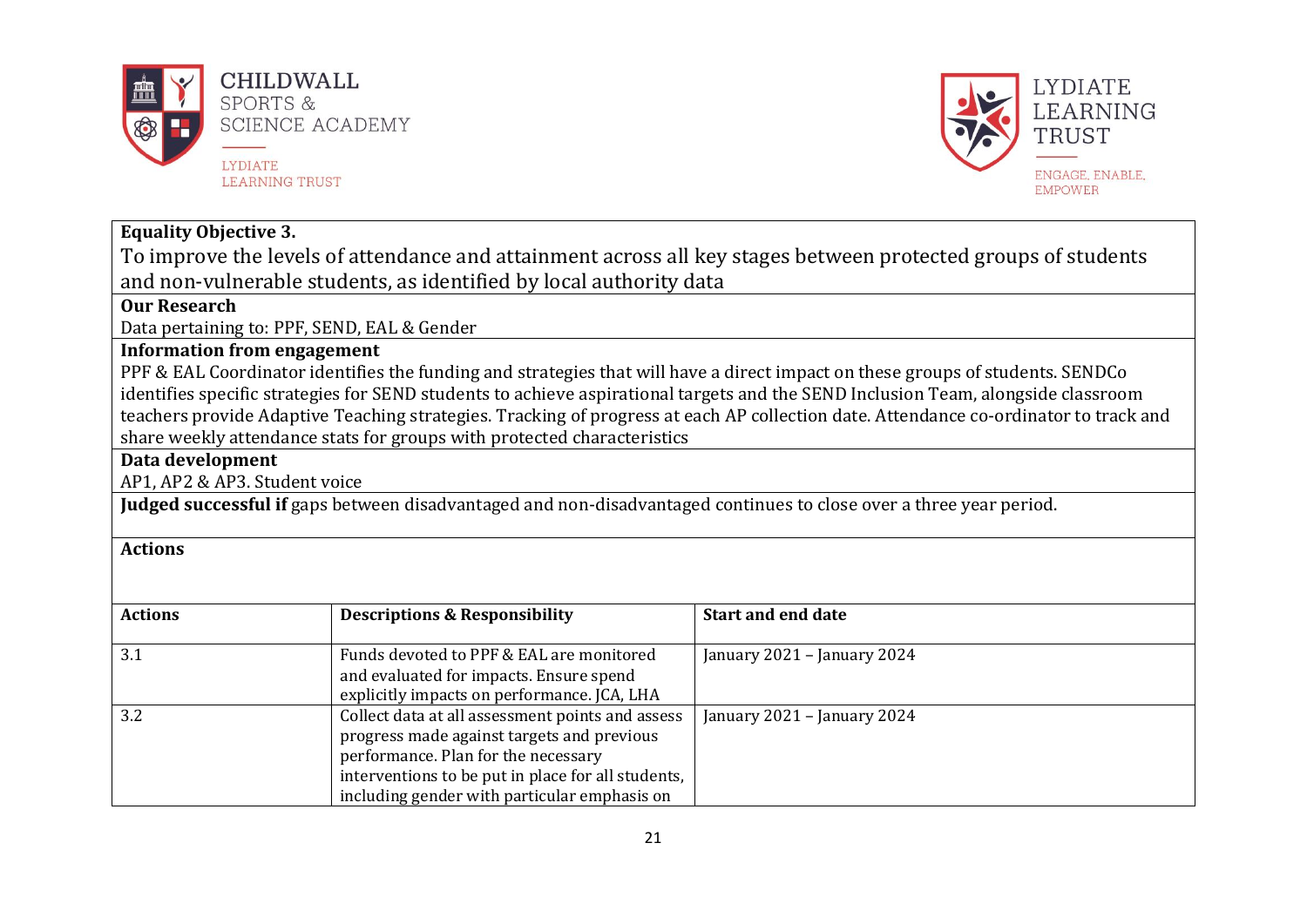



|                                           | those students with protected characteristics.<br>TMA, NKA, JWI                                                                                                                                                                              |                             |
|-------------------------------------------|----------------------------------------------------------------------------------------------------------------------------------------------------------------------------------------------------------------------------------------------|-----------------------------|
| 3.3                                       | Ensure aspirational goals for students with<br>protected characteristics that can be met<br>through Quality First Teaching and bespoke<br>adaptative teaching styles and interventions to<br>address underachievement. TMA, NKA, JCA,<br>EWY | January 2021 - January 2024 |
| 3.4                                       | Have in place a clear and coherent plan that<br>addresses persistent absenteeism and supports<br>students at risk of not attending school. KMC                                                                                               | September 2020-January 2024 |
| 3.5                                       | Ensure that groups of students with protected<br>characteristics have full access to the schools'<br>remote curriculum offer and they make<br>progress in line with their peers nationally                                                   | September 2020              |
| <b>Review</b>                             |                                                                                                                                                                                                                                              |                             |
| Suggested amendments for subsequent years |                                                                                                                                                                                                                                              |                             |
|                                           |                                                                                                                                                                                                                                              |                             |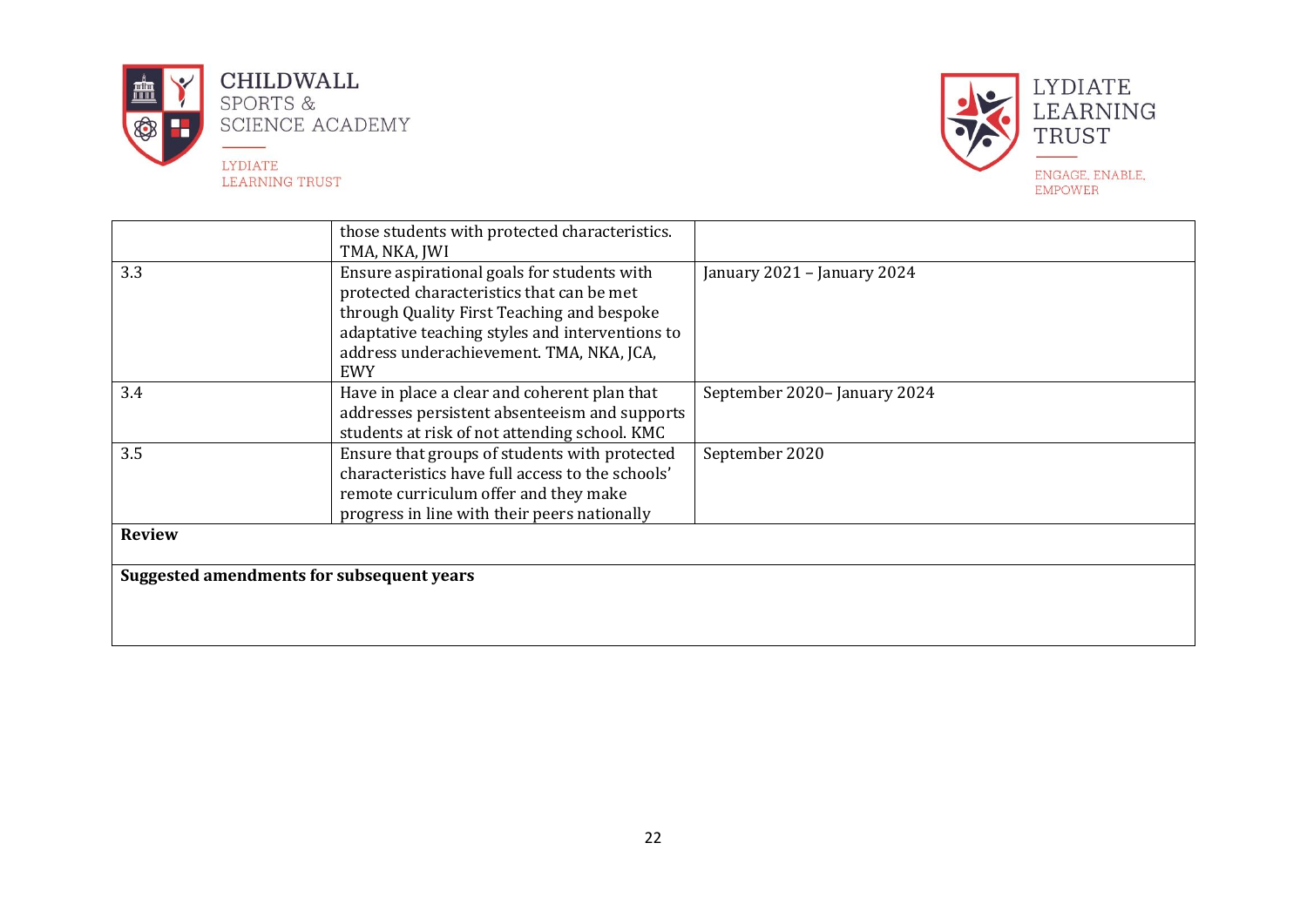



| <b>Equality Objective 3</b>                                                                                                                                                                                                                                                                                                      |                                                                                                          |                                                                                                                                                            |                                           |                                                      |  |
|----------------------------------------------------------------------------------------------------------------------------------------------------------------------------------------------------------------------------------------------------------------------------------------------------------------------------------|----------------------------------------------------------------------------------------------------------|------------------------------------------------------------------------------------------------------------------------------------------------------------|-------------------------------------------|------------------------------------------------------|--|
| <b>Actions</b>                                                                                                                                                                                                                                                                                                                   | <b>Target Date</b>                                                                                       | <b>Evidence of Outcomes/Impact</b>                                                                                                                         | <b>Staff</b>                              | <b>Monitoring and Review</b>                         |  |
| Funds devoted to EPP &<br>EAL are monitored and<br>evaluated for impacts.<br>Ensure spend explicitly<br>impacts on performance.<br>JCA, LHA                                                                                                                                                                                      | Ongoing                                                                                                  | Analysis from Assessment<br>Points<br><b>Improvement in Reading</b><br>Ages<br>Student & parent voice.<br>$\bullet$                                        | JCA, LHA                                  | <b>Assistant Head &amp; EAL</b><br>Coordinator       |  |
| Collect data at all<br>assessment points and<br>assess progress made<br>against targets and<br>previous performance.<br>Plan for the necessary<br>interventions to be put in<br>place for all students,<br>including gender with<br>particular emphasis on<br>those students with<br>protected characteristics.<br>TMA, NKA, JWI | <b>Termly Assessment Points</b><br>and ongoing through the<br><b>CSSA Quality Assurance</b><br>Programme | Analysis of student progress<br>$\bullet$<br>by attainment, subject,<br>gender, EPP, SEND, teaching<br>group                                               | TMA, NKA, JWI<br>All staff                | <b>Assistant Head and Deputy</b><br>Head             |  |
| Ensure aspirational goals<br>for students with protected<br>characteristics that can be<br>met through Quality First<br>Teaching and bespoke<br>adaptative teaching styles                                                                                                                                                       | Ongoing                                                                                                  | QA Systems for curriculum,<br>$\bullet$<br>teaching and learning and<br>pastoral care. Student and<br>staff voice. Minutes from<br>meetings<br><b>CPDL</b> | TMA, NKA, JCA,<br><b>EWY</b><br>All Staff | <b>Assistant Heads, Deputy</b><br>Head & Headteacher |  |